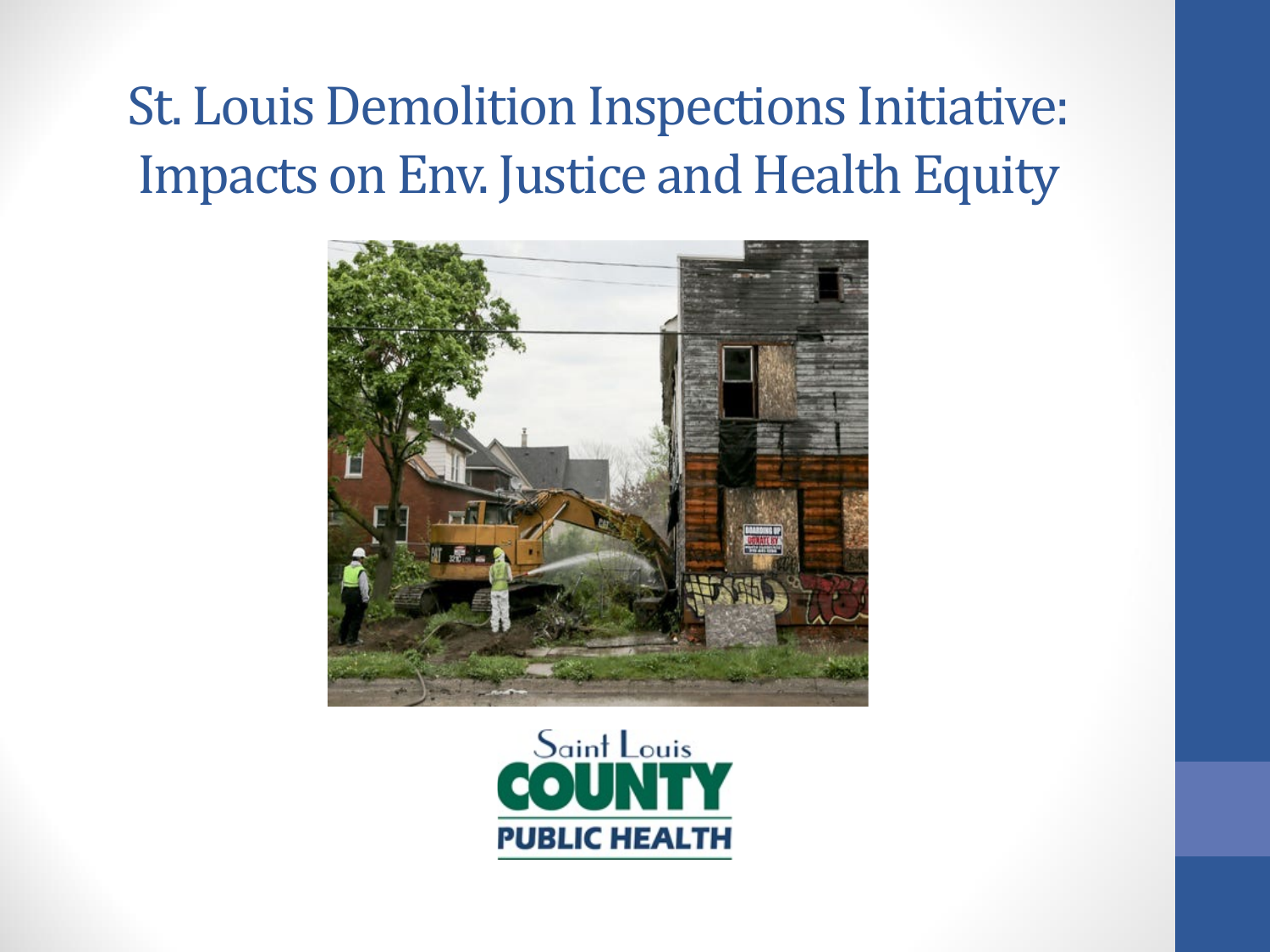#### Environmental Justice is Health Equity

• **Environmental Justice** is the fair treatment and meaningful involvement of all people regardless of race, color, national origin, or income, with respect to the development, implementation, and enforcement of environmental laws, regulations, and policies. This goal will be achieved when **everyone enjoys the same degree of protection from environmental and health hazards**, and equal access to the decision-making process to have a healthy environment in which to live, learn, and work.

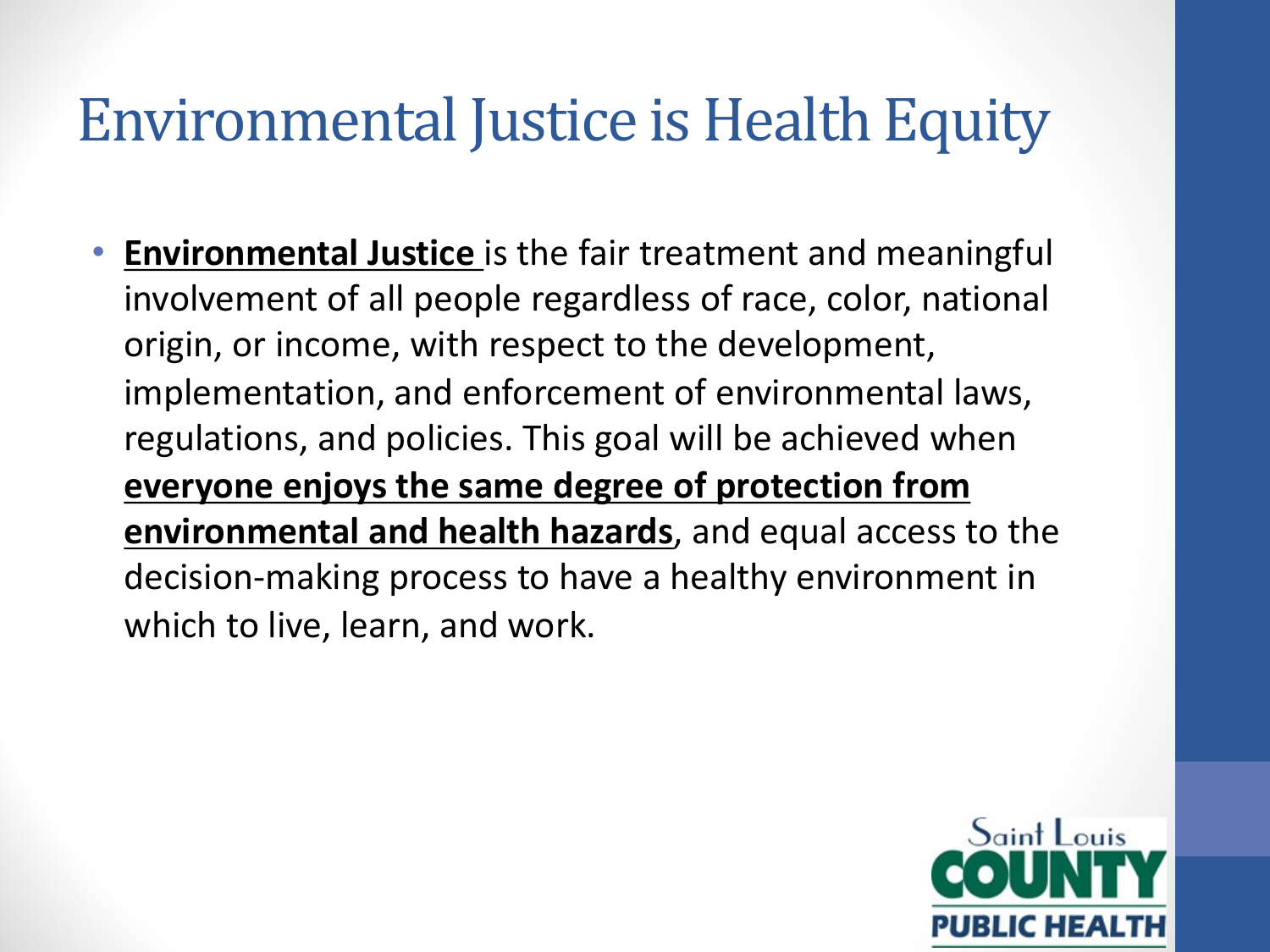### Health Equity is Environmental Justice

• **Health equity** means that everyone has a fair and just opportunity to be as healthy as possible. **This requires removing obstacles to health such as** poverty, discrimination, and their consequences, including powerlessness and **lack of**  access to good jobs with fair pay, quality education and housing, **safe environments**, and health care.

• Health Equity is related closely with Environmental Justice.

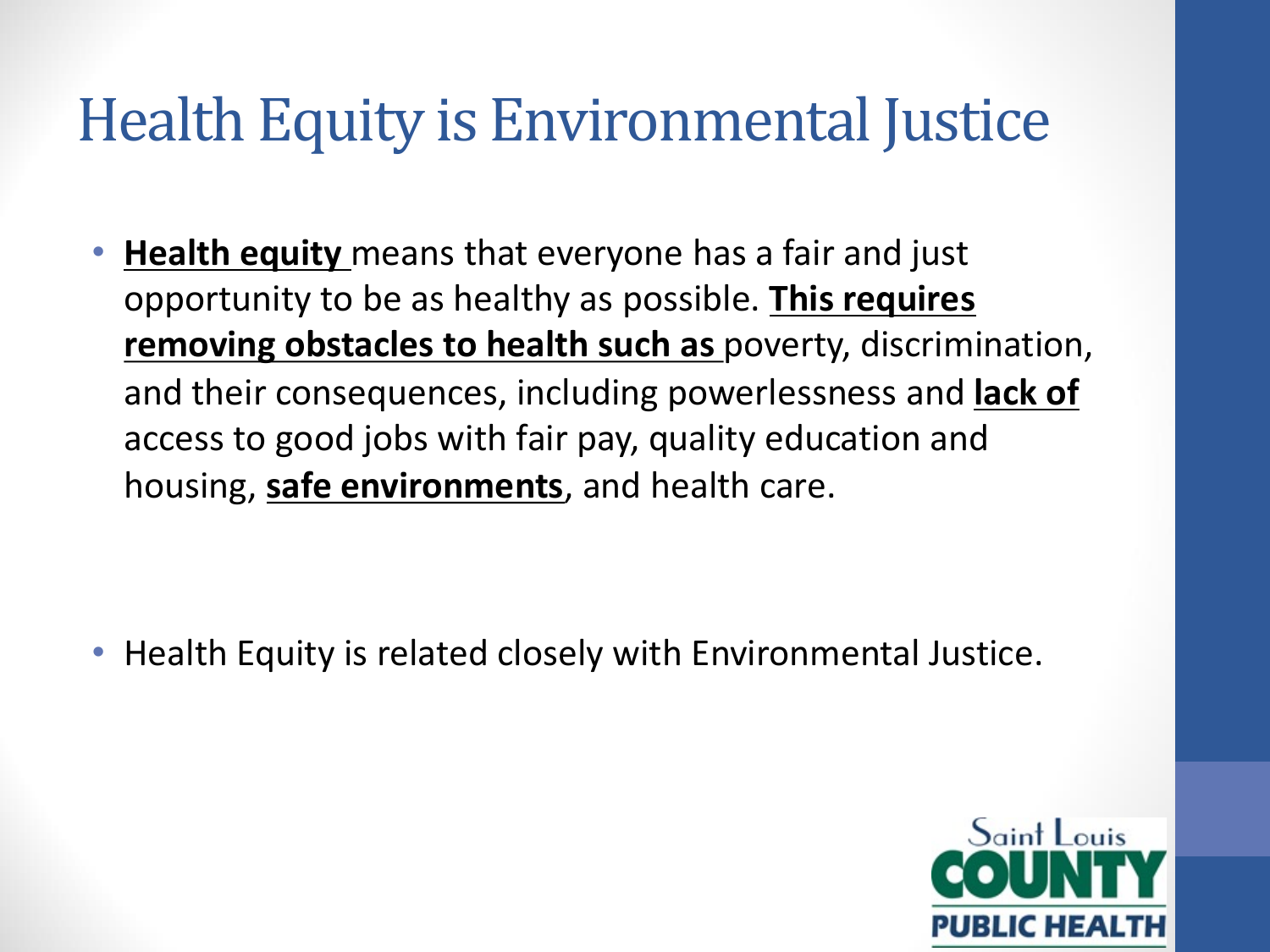### How do we affect Health Equity and Environmental Justice?

- Change and implement policies, laws, systems, environments, and practices to reduce inequities in the opportunities and resources needed to be as healthy as possible.
- Eliminate the unfair individual and institutional social conditions that give rise to inequities.

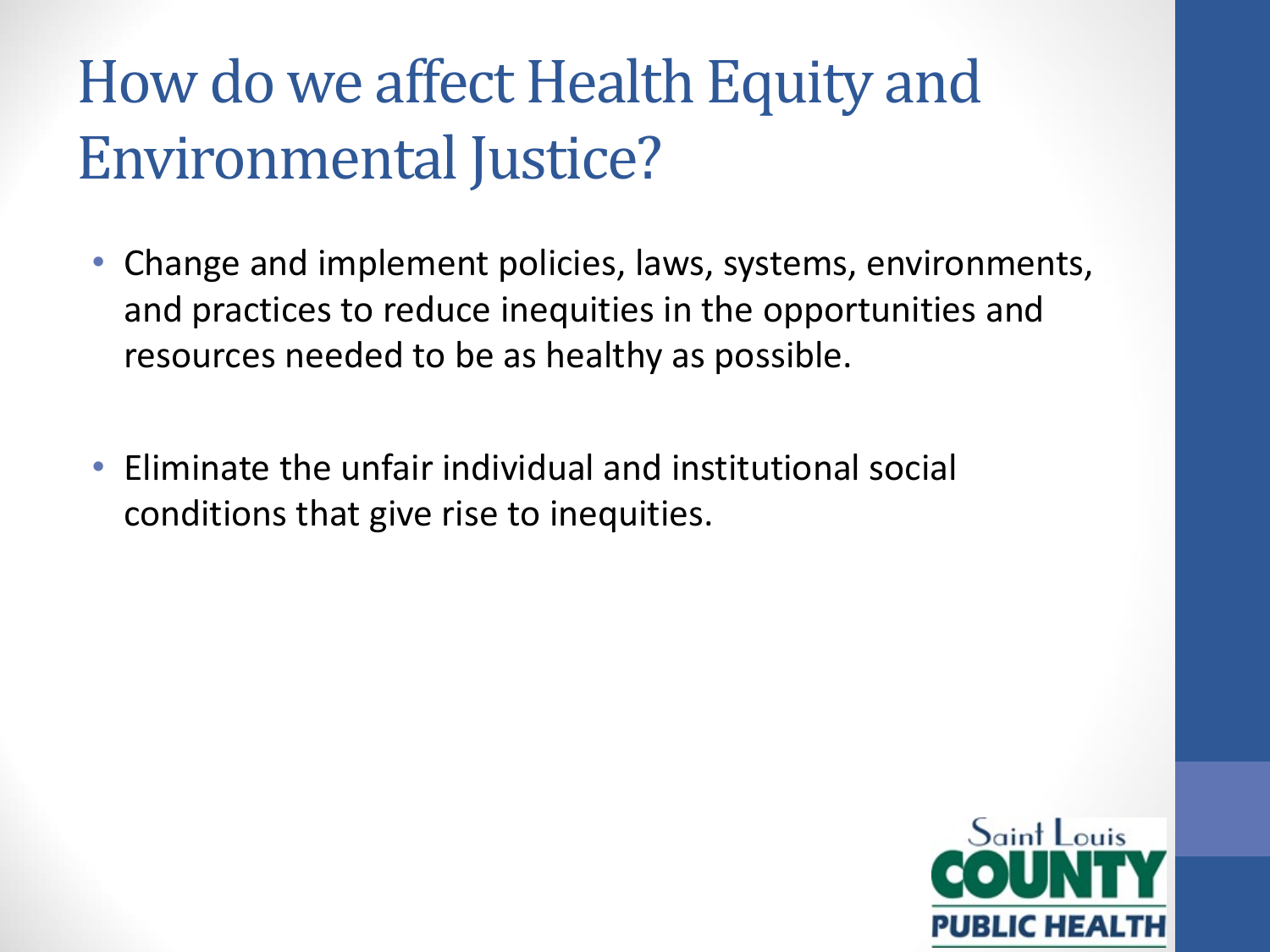### Demolition Dust-Fall Health Risks

- Demolitions provide a pathway for exposure for lead to enter a residential environment via tracking and blowing of exterior dust.
- There is no safe blood lead level in children
- The most common way for children to get lead in any amount is through lead based paint
- Route of contact soils and surfaces in and around homes/demolitions with lead based paint.
- Particulate matter absent lead has health impacts.

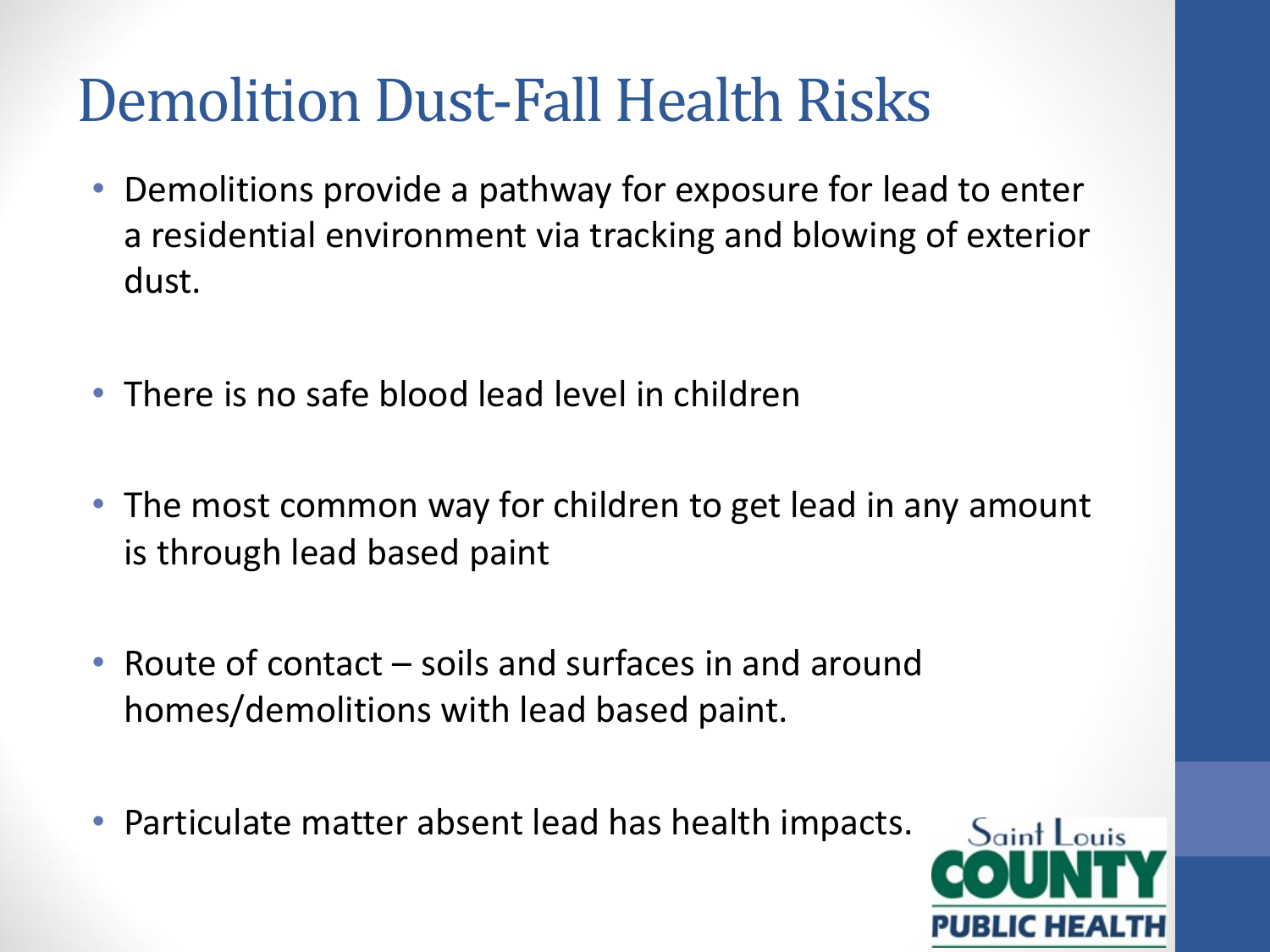### Demolition Dust-Fall Health Risks

- Health risks associated with lead in children includes:
	- Harms production of red blood cells
	- Impacts calcium absorption
	- Behavioral Issues
	- Learning Difficulties
	- Development Delay
	- Irritability
	- Fatigue
	- Extreme lead poisoning causes brain and kidney damage.

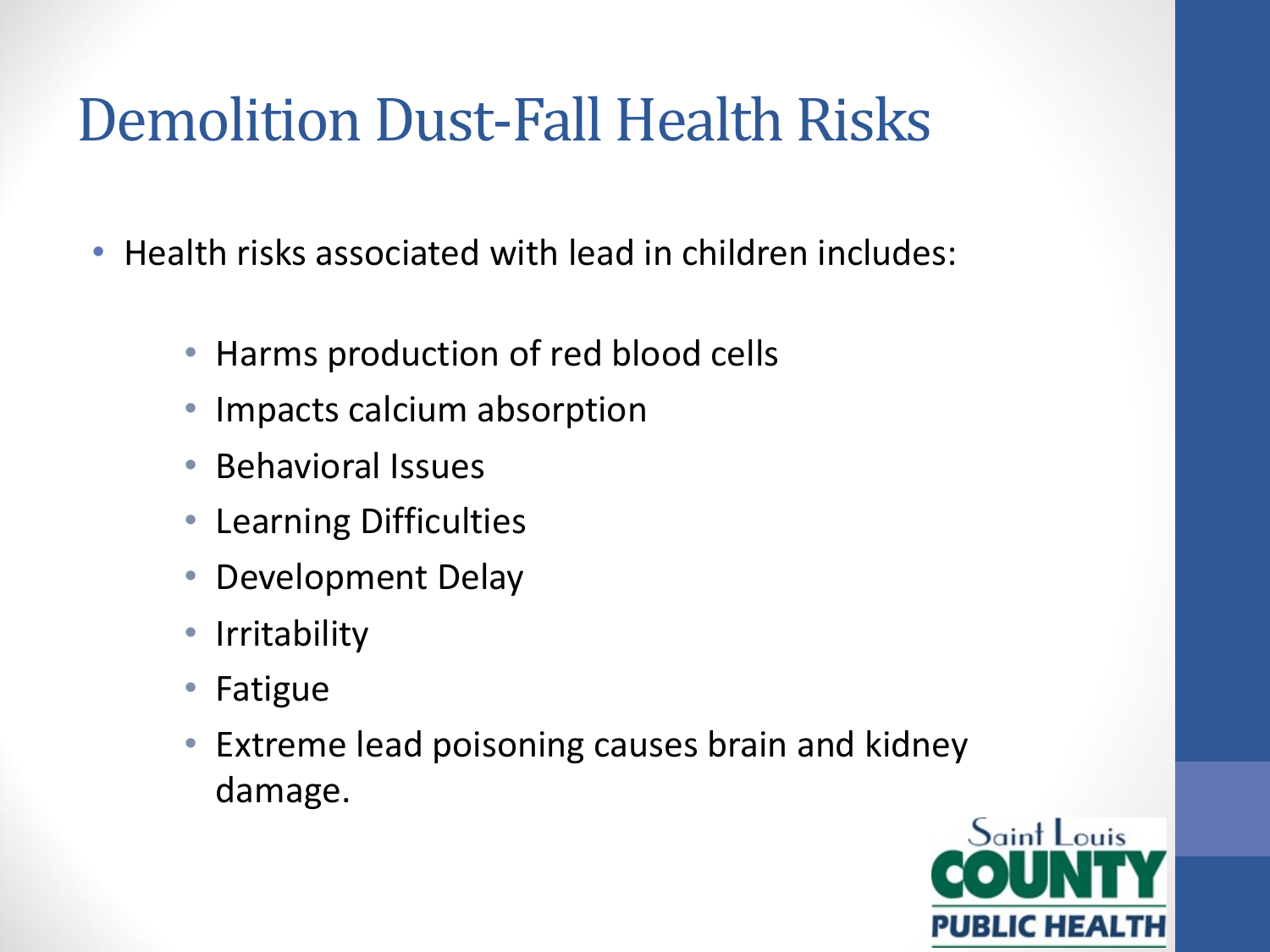# Identifying an Air Quality Health Inequity/Disparity

- The St. Louis County Department of Public Health APCP identified **demolition practices** (permitting, work practices) as an Air Quality factor which contributes to higher health risks for specific communities or populations.
- Advantaged middle to higher income communities within St. Louis County have less or no demolition activity due to newer or more valuable housing stock and no vacant and abandoned properties = no demo/lead dust-fall occuring
- Disadvantaged lower income communities have older housing stock (pre-1978 lead paint), vacant/condemned buildings, demolition activity, lead dust-fall = health inequity

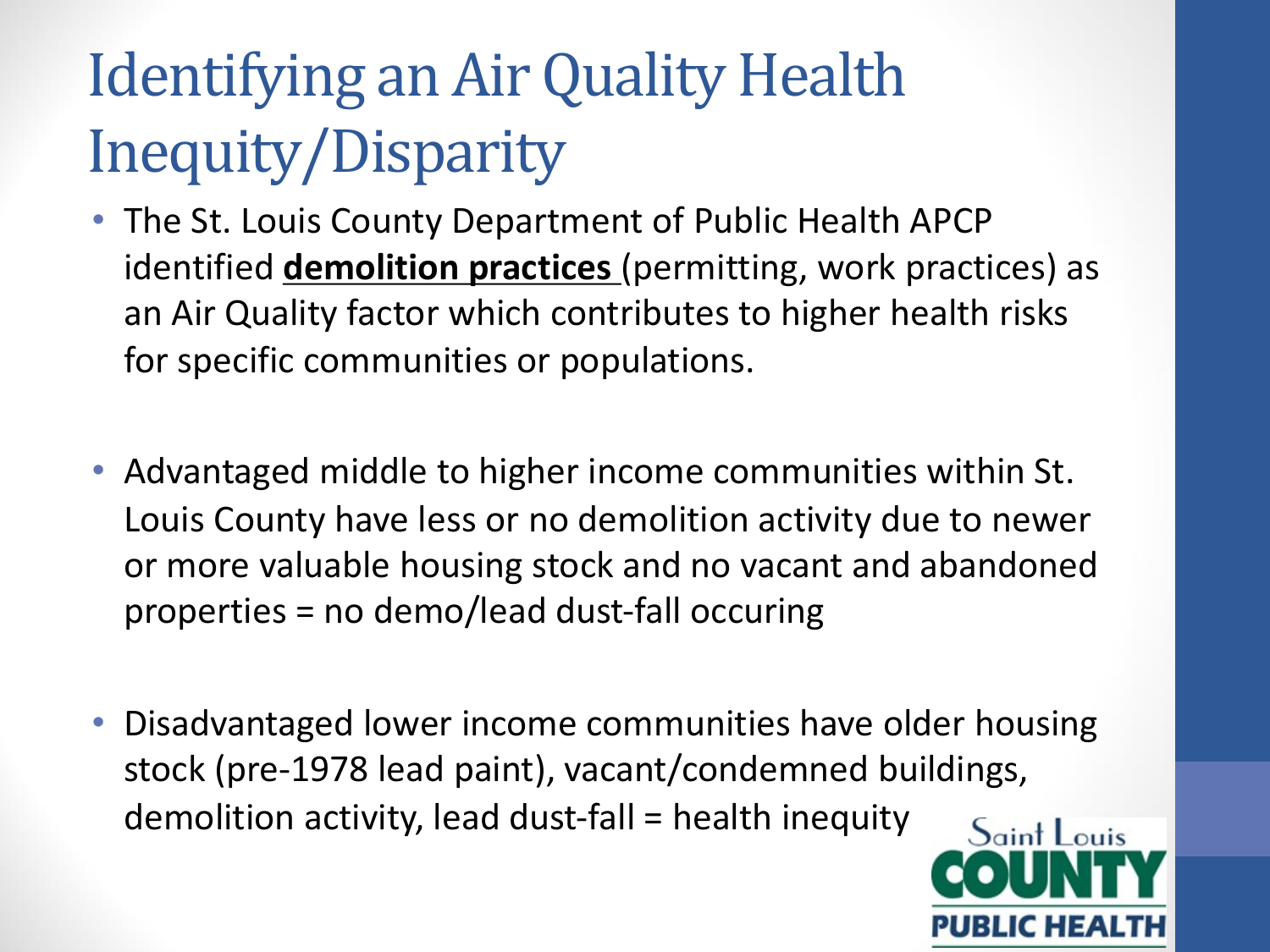# Identifying an Air Quality Health Inequity/Disparity

- Lead is a major environmental health hazard for children in the United States and lead poisoning represents a health disparity, with low-income and minority children disproportionately affected (CDC, 2002, 2005).
- Although deteriorated paint in the household has been identified as the primary source of lead exposure, researchers have identified urban housing demolitions as an additional source of lead exposure in the environment.

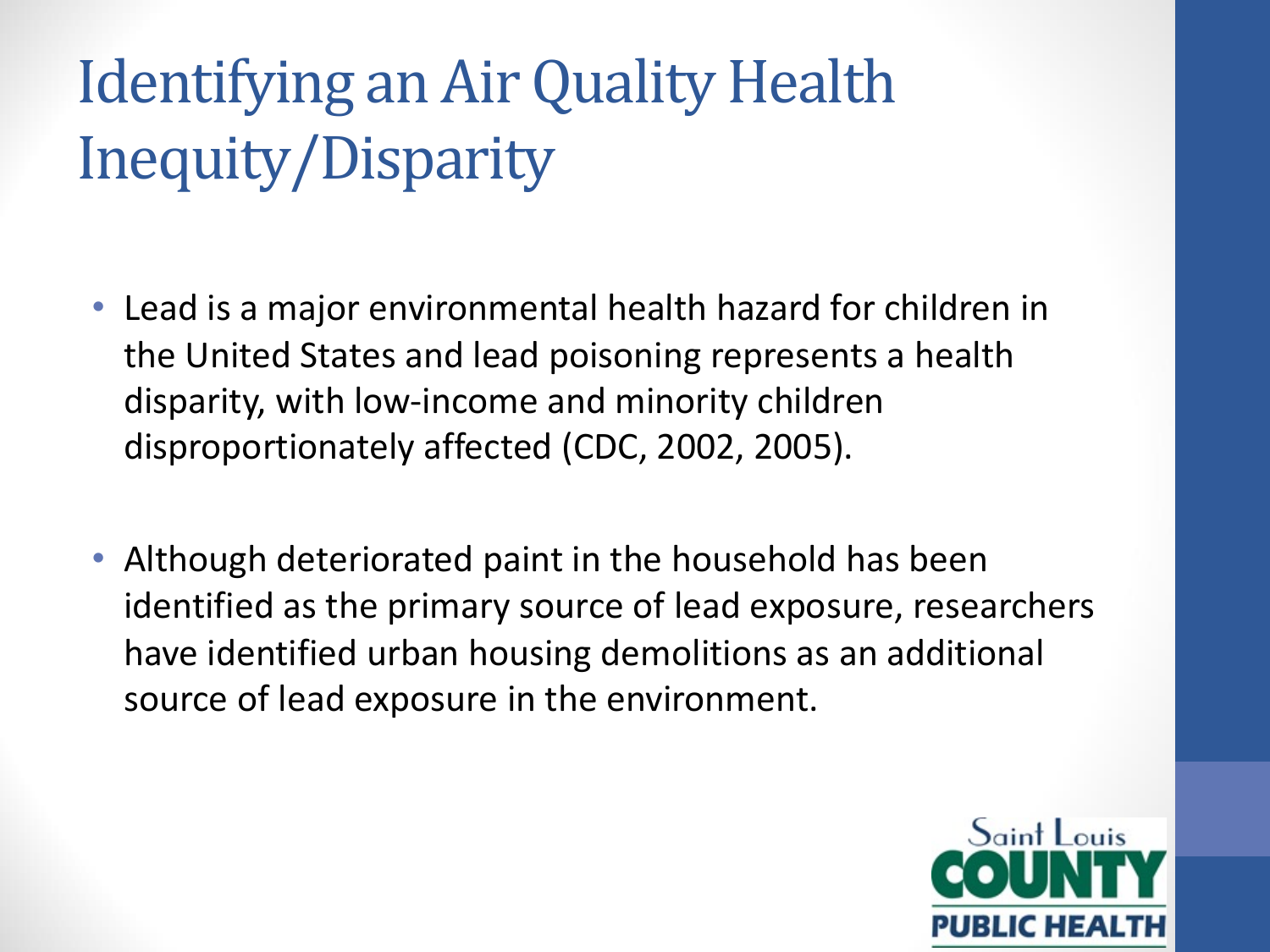### Examples of Research Findings

- July 2003, Environmental Health Perspective, Farfel et al., Johns Hopkins School of Public Health
	- The study was conducted to assess changes on ambient dust lead levels associated with demolition of blocks of older row houses in Baltimore, MD
	- Study presents results of dust fall samples collected within 33 feet of three demolition sites.
	- Daily lead dust fall rate during demolition increased by 40-fold during demolition and by 6-fold during debris removal.

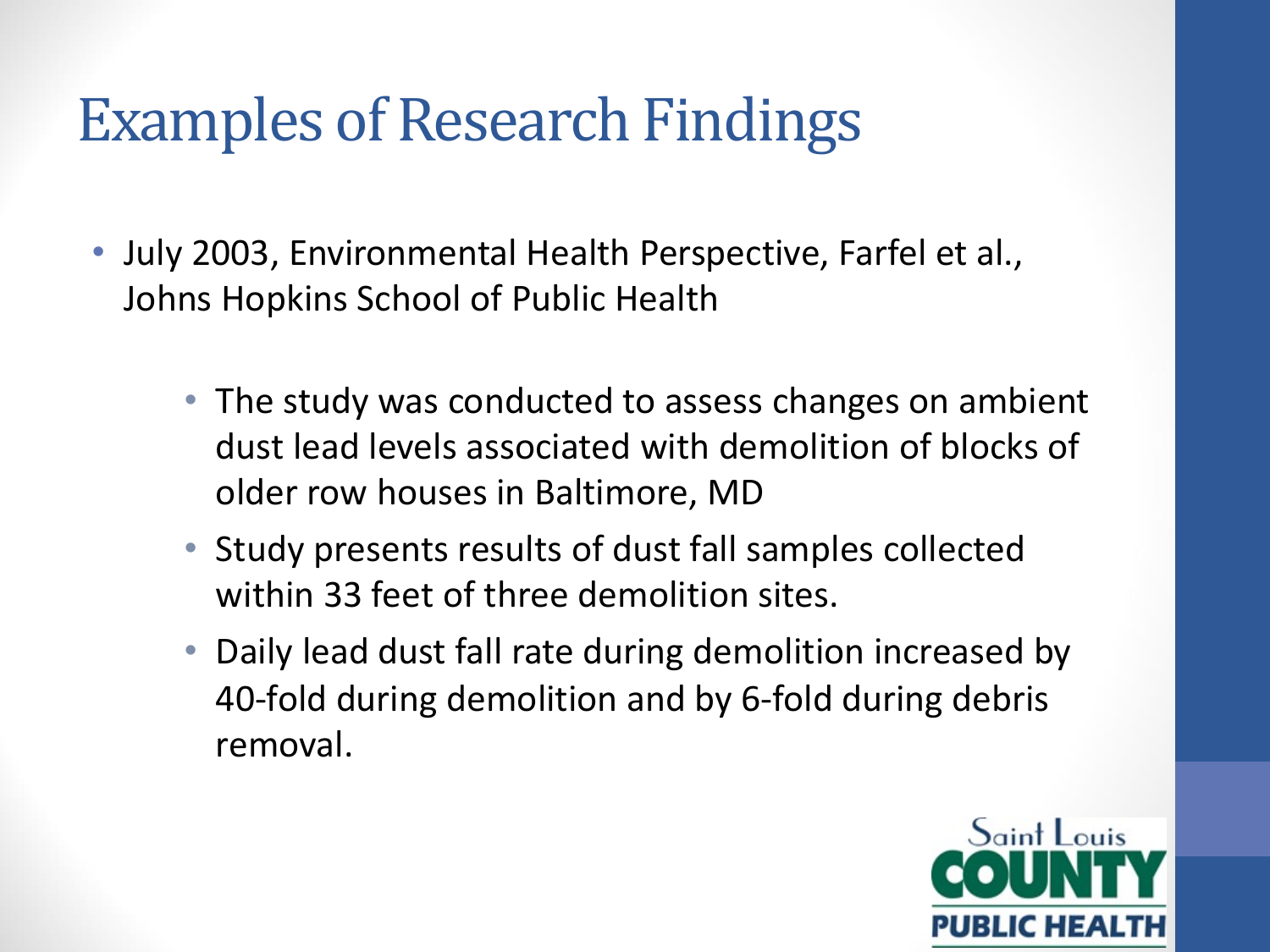### Research Findings (cont.)

- Nov-Dec 2013, Public Health Reports, Jacobs et al., Univ. of IL Chicago School of Public Health
	- Measured lead dust fall at perimeter (distance of neighboring homes in densely populated communities) of demolitions at 97 single-family housing demolition events with intermittent or no use of water to suppress dust.
	- Geometric mean lead dust fall was 14.18 µg Pb/ft(2)/hour w/o dust suppression
	- Declined to 5.48  $\mu$ g Pb/ft(2)/hour by simply wetting debris and building.
	- Increase in dust suppression resulted in 0.25  $\mu$ g Pb/ft(2)/hour
	- Arsenic, Chromium, Copper, Iron, and Manganese dust fall was significantly higher than background.

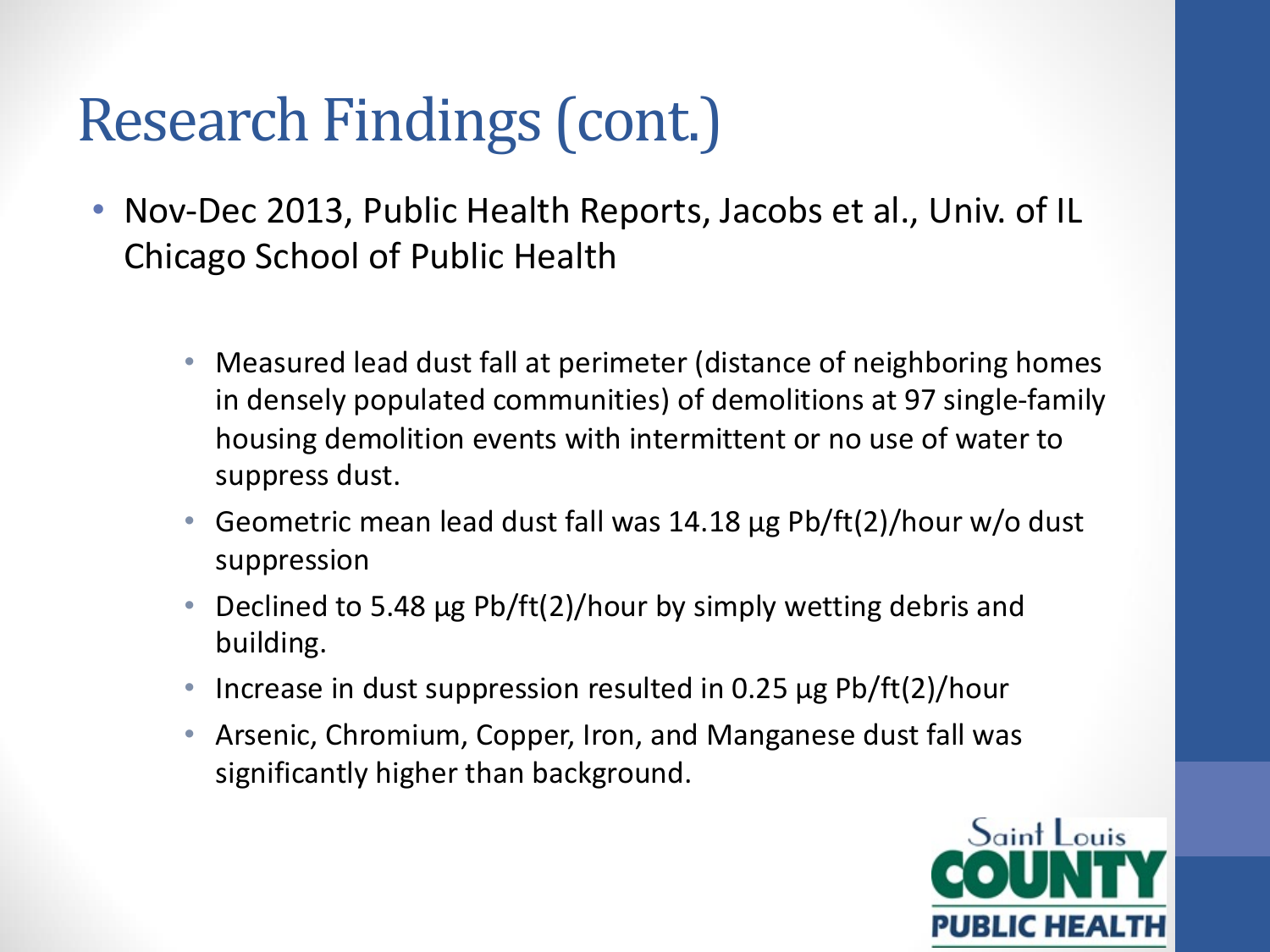### Research Findings (cont.)

- September 2006, Environmental Research, F.A. Rabito et al., Tulane University
	- This study looked at 1196 children aged 6-72 months blood lead levels taken within 45 days of demolition occuring on their census block, in the City of St. Louis.
	- Study found that being exposed to multiple demolitions on a residential block was associated with a significant increase in children's blood lead levels.
- Similar results have been found in Detroit, where accelerated demolitions of 19,000 structures has occurred since 2014, with another 21,000 remaining in the City's blight removal program.

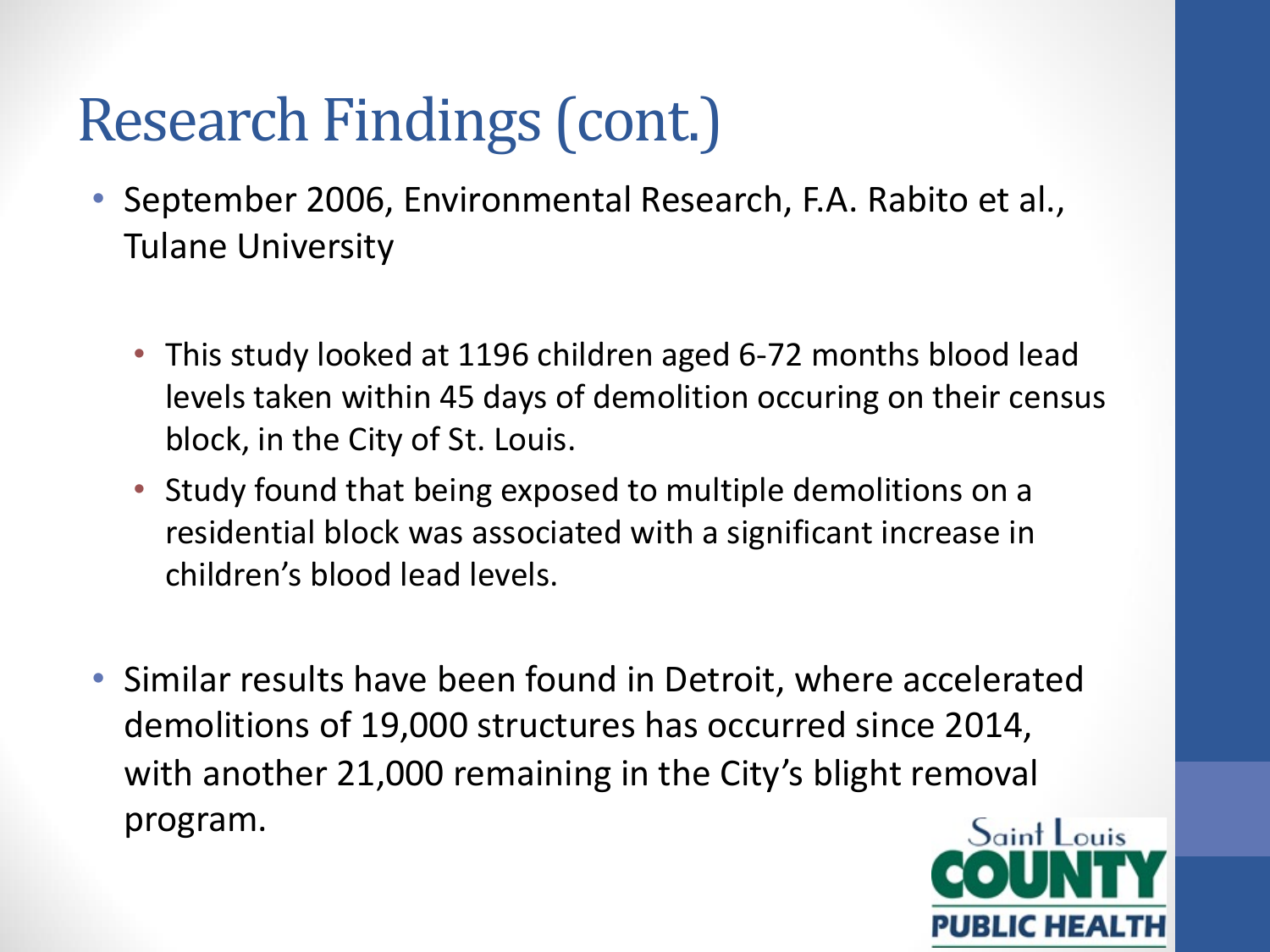#### **Summary of Literature Review**

- It is clear from the literature that demolition activities generate lead containing dust, and that this dust can travel 400 feet from the source (Jacobs et al., 2013).
- It is clear that demolition activity can contribute to lead levels in interior residential floor dust, and can result in elevated blood lead levels in children (Lucas et al., 2014, Partridge et al., 2004, Rabito et al., 2007)
- Lead dust was found to be generated and dispersed from individual single-family demolitions (Jacobs et al., 2013)

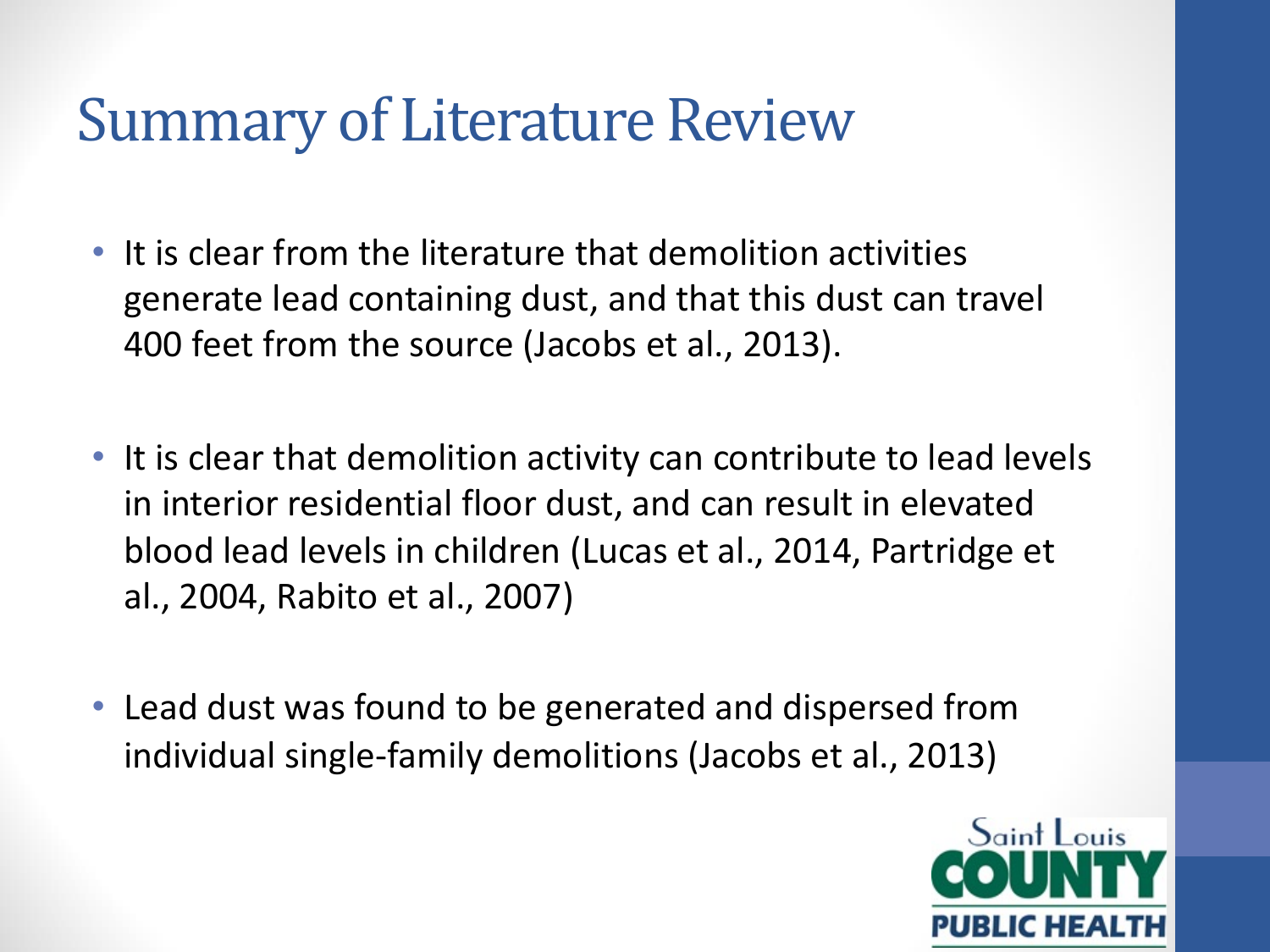### **Notification of Demolitions**

- The St. Louis County Department of Public Health, along with the County's Building Department, authorizes or permits all demolitions.
- St. Louis County Ordinance, Waste Management Code 607.865 allows for the Department to provide conditions for approval of demolition authorizations.
- A condition of an approved demolition authorization is to notify the Department of start of demolition activity via email to DPH, no later than 5 pm on the day preceding start-up of demo activity.

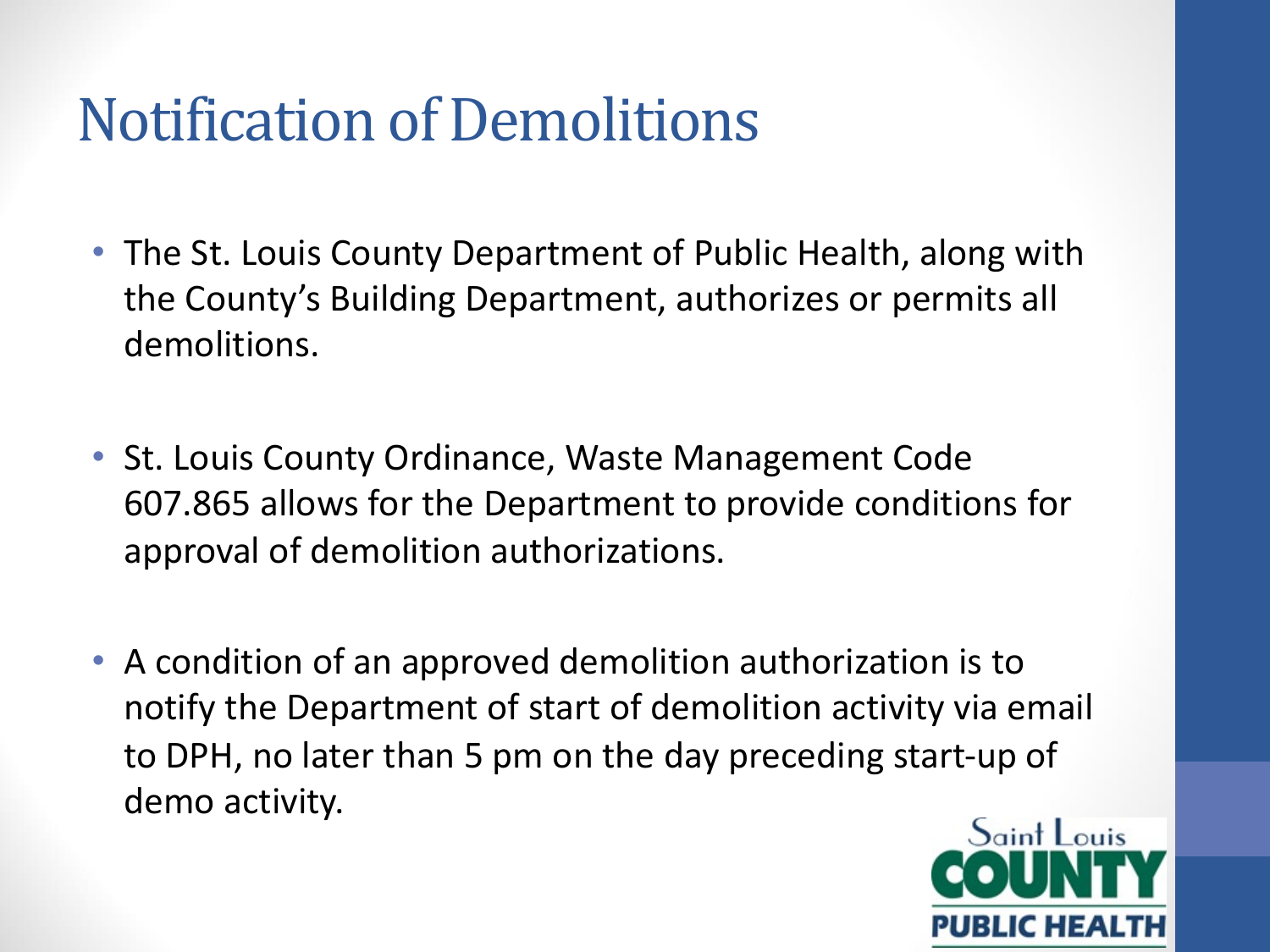### **Demolition Inspections**

- Purpose of a demolition inspection is to ensure that the demolition contractor is using appropriate dust control best management practices
- Water, Water, Water and Paced-Methodical Deconstruction
- Large diameter hose from hydrant
- Appropriately sized mister
- No visible dust being created during demolition or loading for transport

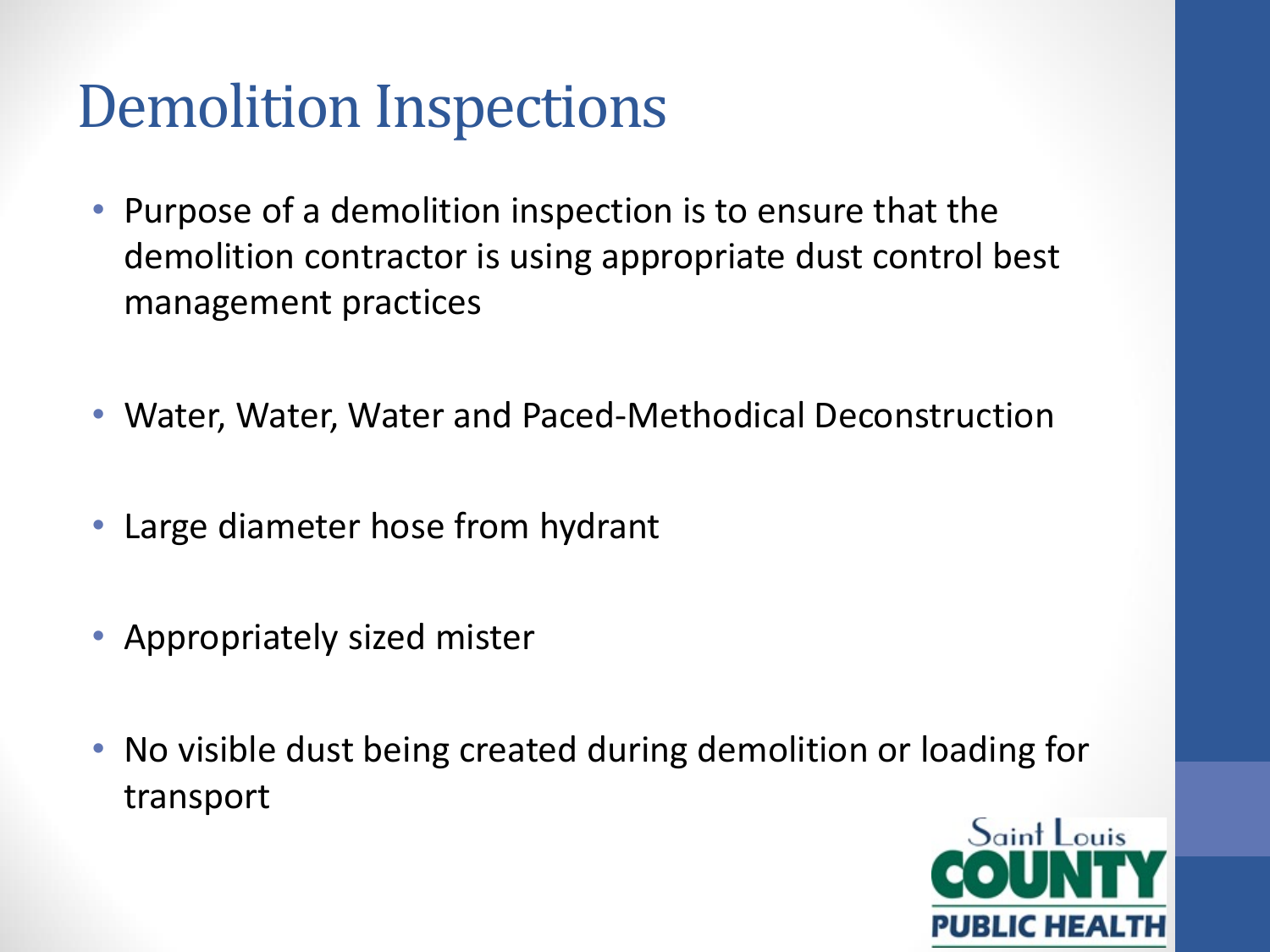### Demolition Inspections

- **612** Number of demolitions authorized in 2019
- 616 Number of demolitions authorized in 2020
- **53%** of demolitions occurring in 2019 and 55% in 2020 were inspected to ensure appropriate dust control was used, no visible dust created.
- Demolition activity is halted for lack of adequate dust control and appropriate enforcement action for violation of applicable local and State air pollution control regulations is performed.